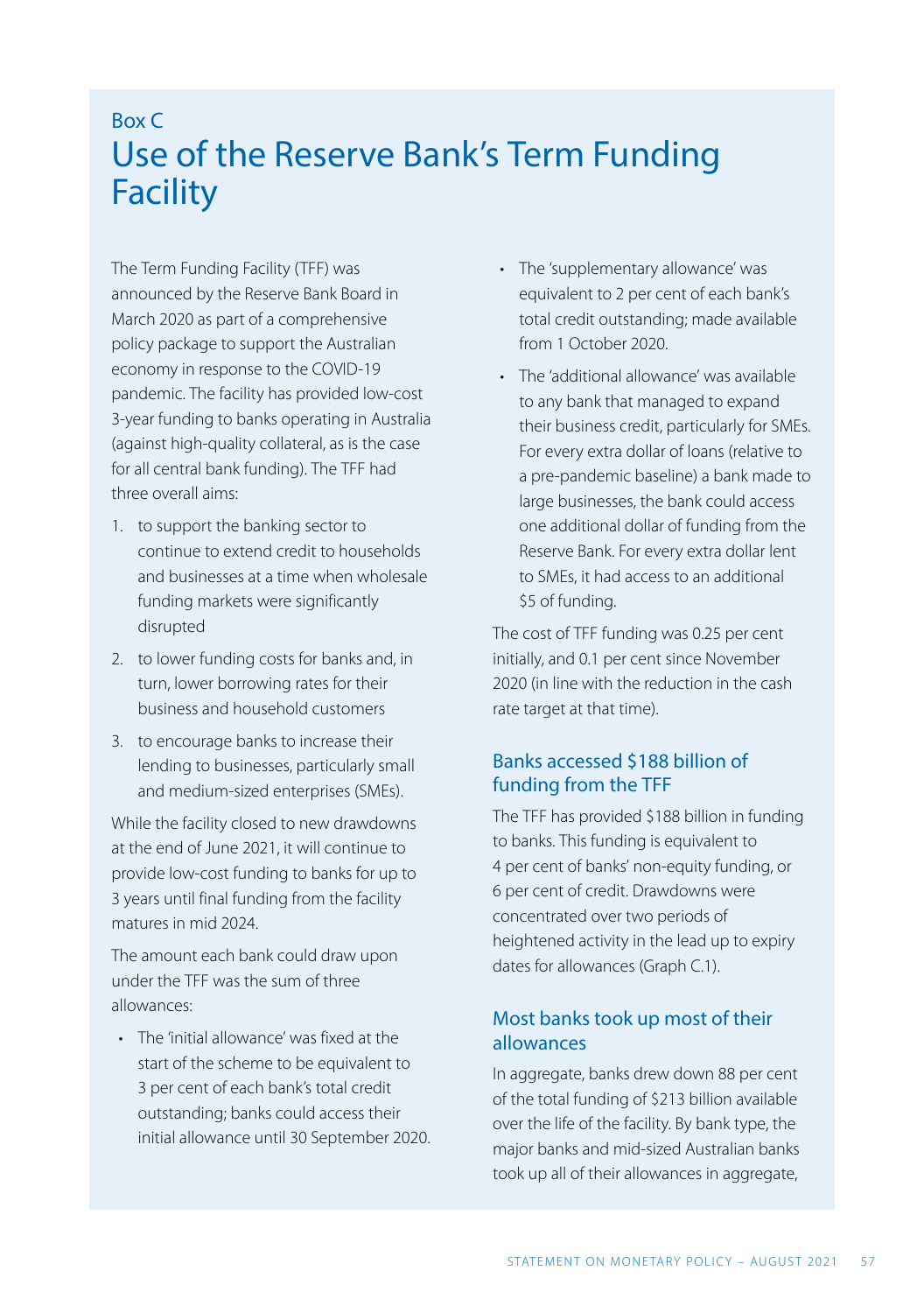while small banks and foreign banks took up a little over half of their total allowances (Graph C.2). By number, around two-thirds of banks accessed the TFF. Those that did not access the facility represented a very small share of allowances by value (Graph C.3). In large part these banks were small Australian banks and foreign banks, many with very small allowances, and some with larger allowances but with less ready access to collateral.

The top 10 largest users of the TFF account for almost 90 per cent of drawdowns from the facility (Table C.1). Differences in the amount drawn from the TFF within this







group largely reflect differences in banks' total credit outstanding; this is consistent with each bank's initial and supplementary allowances having been based on its credit outstanding when the allowances were set in March 2020 and September 2020. However, for some of these banks the additional allowances they accumulated were significant, reflecting strong growth in their loans to businesses since early 2020.

### The TFF has contributed to keeping bank funding costs low …

The TFF lowered banks' funding costs by providing a low-cost source of funds. In particular, the TFF provided funds for 3 years at a cost that has been well below the cost of wholesale debt for the same term. The estimated cost of sourcing 3-year unsecured funding in domestic wholesale debt markets for the major banks was around 0.6 per cent at the end of June 2021, compared with 0.1 per cent for TFF funding (Graph C.4). Taking into account the lower cost of funds and the share of bank funding provided, the Bank's estimates suggest that the direct effect of the TFF has been to lower major bank funding costs by a little more than 5 basis points. For smaller banks, the

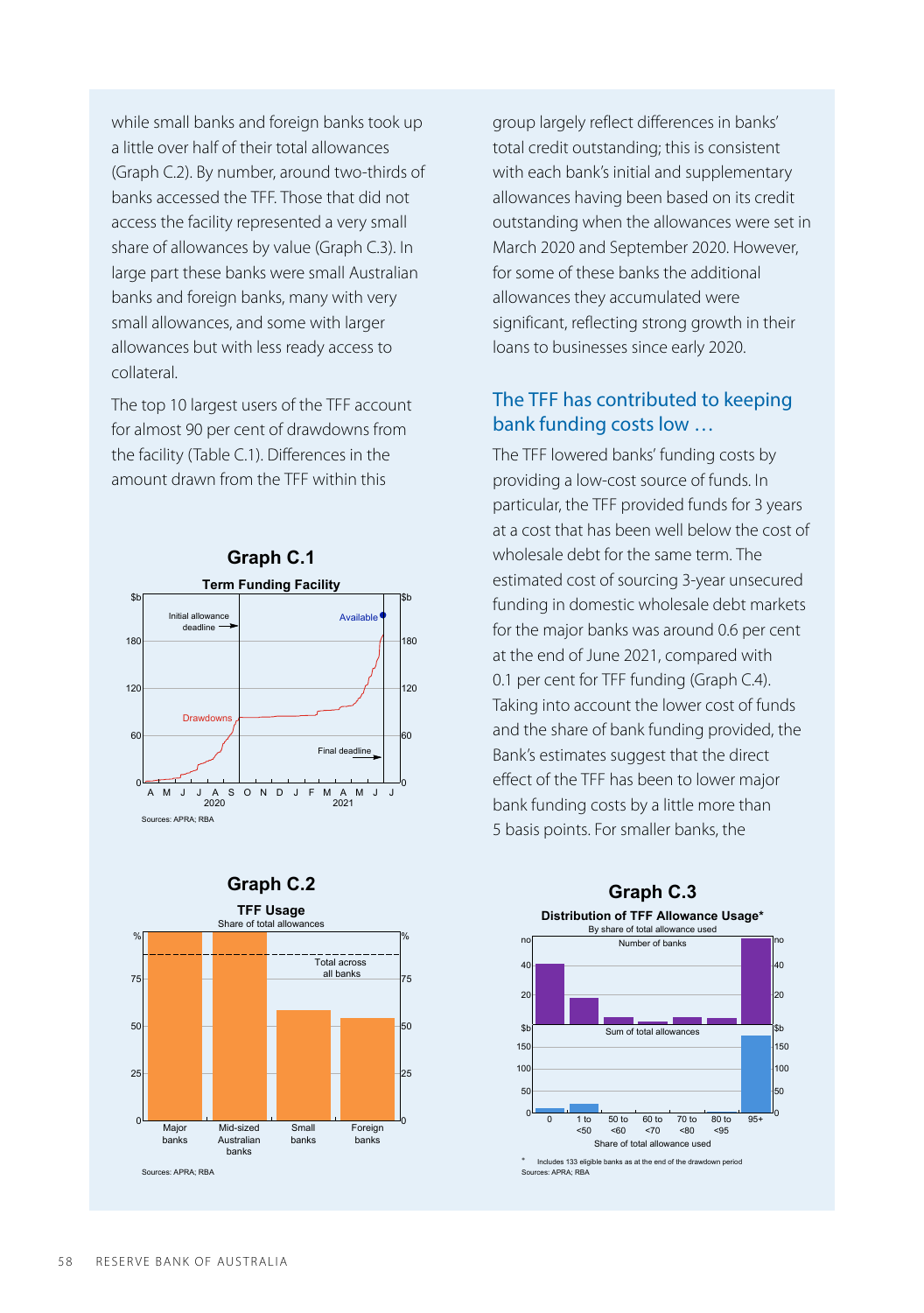|                  | <b>Total Allowance</b>                  |                                            | of which                                |                                            |                                                |                                            |
|------------------|-----------------------------------------|--------------------------------------------|-----------------------------------------|--------------------------------------------|------------------------------------------------|--------------------------------------------|
|                  |                                         |                                            | Initial <sup>(a)</sup>                  |                                            | Supplementary and<br>Additional <sup>(b)</sup> |                                            |
| <b>Bank name</b> | Drawn-<br>down<br>$(5 \text{ billion})$ | <b>Share of</b><br>allowance<br>(Per cent) | Drawn-<br>down<br>$(5 \text{ billion})$ | <b>Share of</b><br>allowance<br>(Per cent) | Drawn-<br>down<br>$(5 \text{ billion})$        | <b>Share of</b><br>allowance<br>(Per cent) |
| <b>CBA</b>       | 51.14                                   | 100.0                                      | 19.15                                   | 100.0                                      | 31.99                                          | 100.0                                      |
| <b>NAB</b>       | 31.87                                   | 100.0                                      | 14.27                                   | 100.0                                      | 17.60                                          | 100.0                                      |
| Westpac          | 29.78                                   | 100.0                                      | 17.90                                   | 100.0                                      | 11.89                                          | 100.0                                      |
| ANZ              | 20.09                                   | 100.0                                      | 12.00                                   | 99.8                                       | 8.09                                           | 99.9                                       |
| Macquarie        | 11.26                                   | 99.1                                       | 1.72                                    | 100.0                                      | 9.53                                           | 98.9                                       |
| ING Bank (Aust.) | 5.42                                    | 100.0                                      | 1.87                                    | 100.0                                      | 3.55                                           | 99.9                                       |
| Bendigo Bank     | 4.72                                    | 100.0                                      | 1.83                                    | 100.0                                      | 2.89                                           | 100.0                                      |
| Suncorp          | 4.13                                    | 100.0                                      | 1.74                                    | 100.0                                      | 2.39                                           | 100.0                                      |
| Judo Bank        | 2.86                                    | 33.1                                       | 0.03                                    | 99.8                                       | 2.83                                           | 32.9                                       |
| <b>BoQ</b>       | 2.15                                    | 100.0                                      | 1.24                                    | 100.0                                      | 0.92                                           | 100.0                                      |

#### **Table C.1: Top 10 Largest Drawdowns of the Term Funding Facility by Bank**

(a) Closed on 30 September 2020. More information on these allowances is available in the [TFF Operational Notes.](https://www.rba.gov.au/mkt-operations/term-funding-facility/operational-notes.html)

(b) Closed on 30 June 2021. More information on these allowances is available in the [TFF Operational Notes.](https://www.rba.gov.au/mkt-operations/term-funding-facility/operational-notes.html)

Source: RBA

difference between the TFF funding rate of 0.1 per cent and their cost of wholesale term funding is larger than for the major banks. Since the last of this low-cost funding is not due to mature until mid 2024, the TFF will keep bank funding costs lower than otherwise for a number of years.

The TFF has also had an indirect effect on banks' funding costs. As banks have drawn on the TFF, they have largely refrained from issuing new senior unsecured debt in wholesale funding markets, so the total stock of bank bonds has declined as existing bonds have matured. The lower supply of bank bonds has narrowed spreads on these bonds in the secondary market, and in turn contributed to narrowed spreads for other (financial and non-financial) institutions' debt, thereby reducing costs of new issuance for banks and other institutions.

# … and, in turn, contributed to lower lending rates

As a result of the Reserve Bank's policy measures, including the TFF, bank funding costs and lending rates are at historically low levels. On average, lending rates have